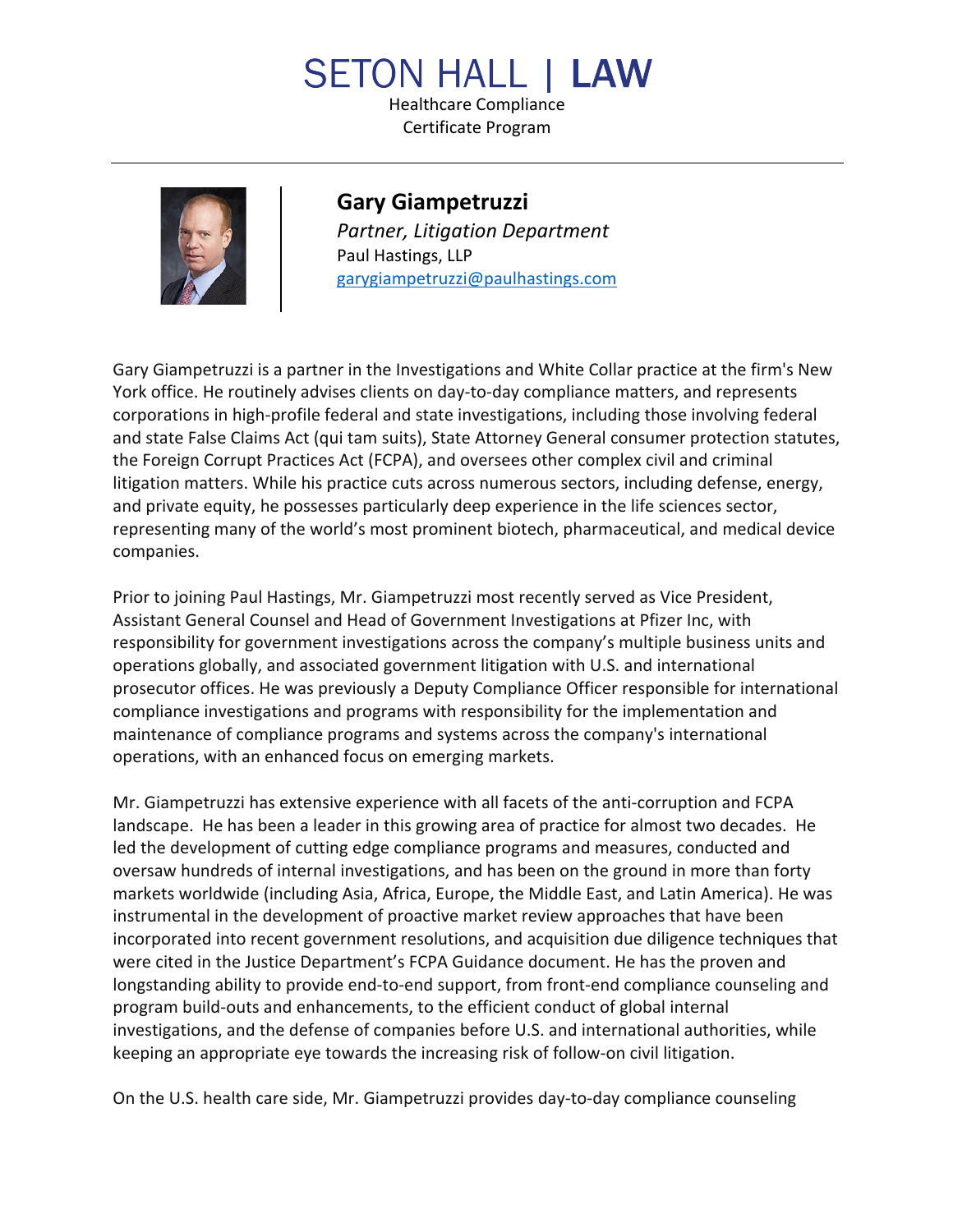## **SETON HALL | LAW** Healthcare Compliance Certificate Program

around program design, monitoring and proactive testing, and conducts internal investigations regarding a variety of issues, including those involving anti-kickback and off-label promotion laws, patient support programs, and specialty pharmacies. He has overseen several of the more significant government investigations in the pharmaceutical industry in recent years, as well as the defense and resolution of numerous whistleblower qui tam suits involving claims under the False Claims Act and related state statutes. He has more recently been asked by pharmaceutical companies to defend their practices associated with patient support programs and specialty pharmacies in connection with federal investigations by several prominent prosecutor offices.

Mr. Giampetruzzi is highly regarded by counsel, health care industry insiders, and regulators for his strategic thinking and sound judgment. He understands how to engage appropriately with the regulators, and how to litigate effectively when needed. He brings unique experience and perspective to each client representation, having himself been the client for more than a decade at one of the largest multi-national corporations in the world. During that time, he partnered closely with business colleagues, and helped navigate a complex organization through some of the most significant compliance and enforcement issues faced in the pharmaceutical industry. As a senior leader, Mr. Giampetruzzi routinely operated at executive leadership team and board levels, and understands from his firsthand experience that the particular needs of each client and circumstance are different, and that the approach and solutions must be too. He genuinely appreciates the pressures and realities facing clients and in-house counsel, and works with them to understand and achieve their specific goals.

Mr. Giampetruzzi's recent representations include representing a multinational rare disease company in connection with its global anti-corruption/FCPA due diligence associated with its landmark \$32 billion acquisition of another leading rare disease company; representing a small pharmaceutical company in connection with FDA and government investigations across multiple prosecutor offices into drug registry, off-label promotion, and patient support program issues, resolving the first manufacturer opioid case for \$7.55M on a civil only basis; and representing a leading rare disease company as compliance counsel before the U.S. Department of Justice and SEC in connection with an ongoing FCPA matter, which represents the first rare disease enforcement case of its kind.

Mr. Giampetruzzi brings creative lawyering to bear on each of his client's challenges, with some of the compliance approaches he developed having become a best practice (e.g., proactive FCPA market reviews, now routinely in government resolutions), and even being cited in the U.S. government's FCPA guidance document (e.g., FCPA acquisition due diligence). He is a frequent and well-recognized speaker at industry conferences on a variety of white collar defense topics, including global compliance programs, government investigations, state and federal U.S. healthcare enforcement, and the Foreign Corrupt Practices Act. He has been recognized by Ethisphere in "Attorneys Who Matter," Specialists—Private Practice; LMG Life